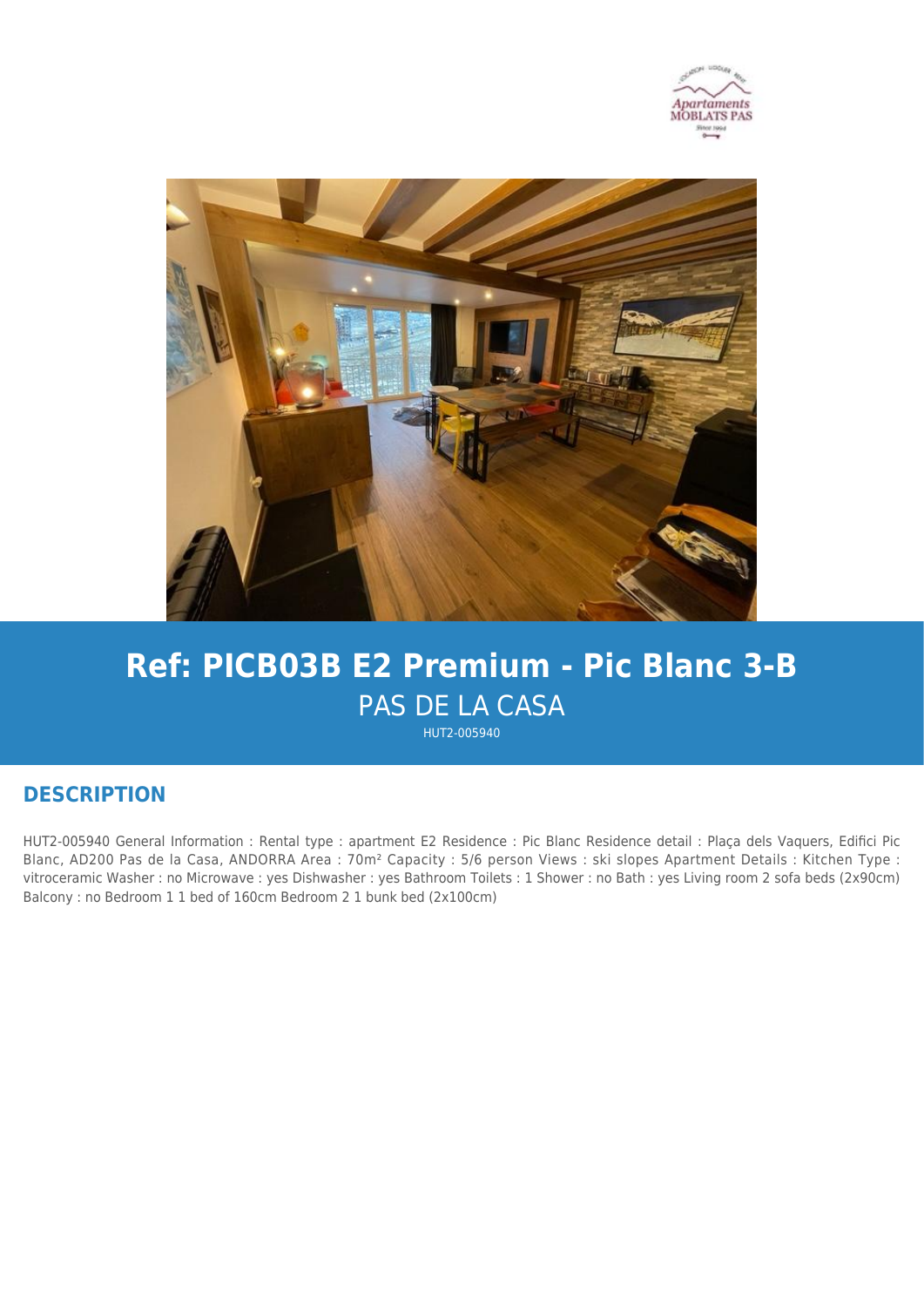

#### **General**

Type of Property: **Apartment** m2: **70** m2 plot: **0** Distance from the beach: Year of construction:<br>Type of pool: Views: **Mountain vie** 

Views: **Mountain views** 

### **Characteristics**

Number of rooms: **2** Toilets: **1** Bathrooms with bathtub: **1** Bathrooms with shower: **0** Double beds: **0** Single beds: **2** Bathrooms with shower: 0 Bunk beds: **2** Cribs: **0** Cribs: **0** Sofa beds: **0** Type of kitchen:

#### **Other Features**

Balcony Lift

### **Equipment**

Toaster

Heating Michen equipment Kettle<br>
Dishwasher Microwave Microwave Coffee Dishwasher Microwave Coffee maker Refrigerator **Hot water tank** TV Free Wifi Ski store Vacuum cleaner